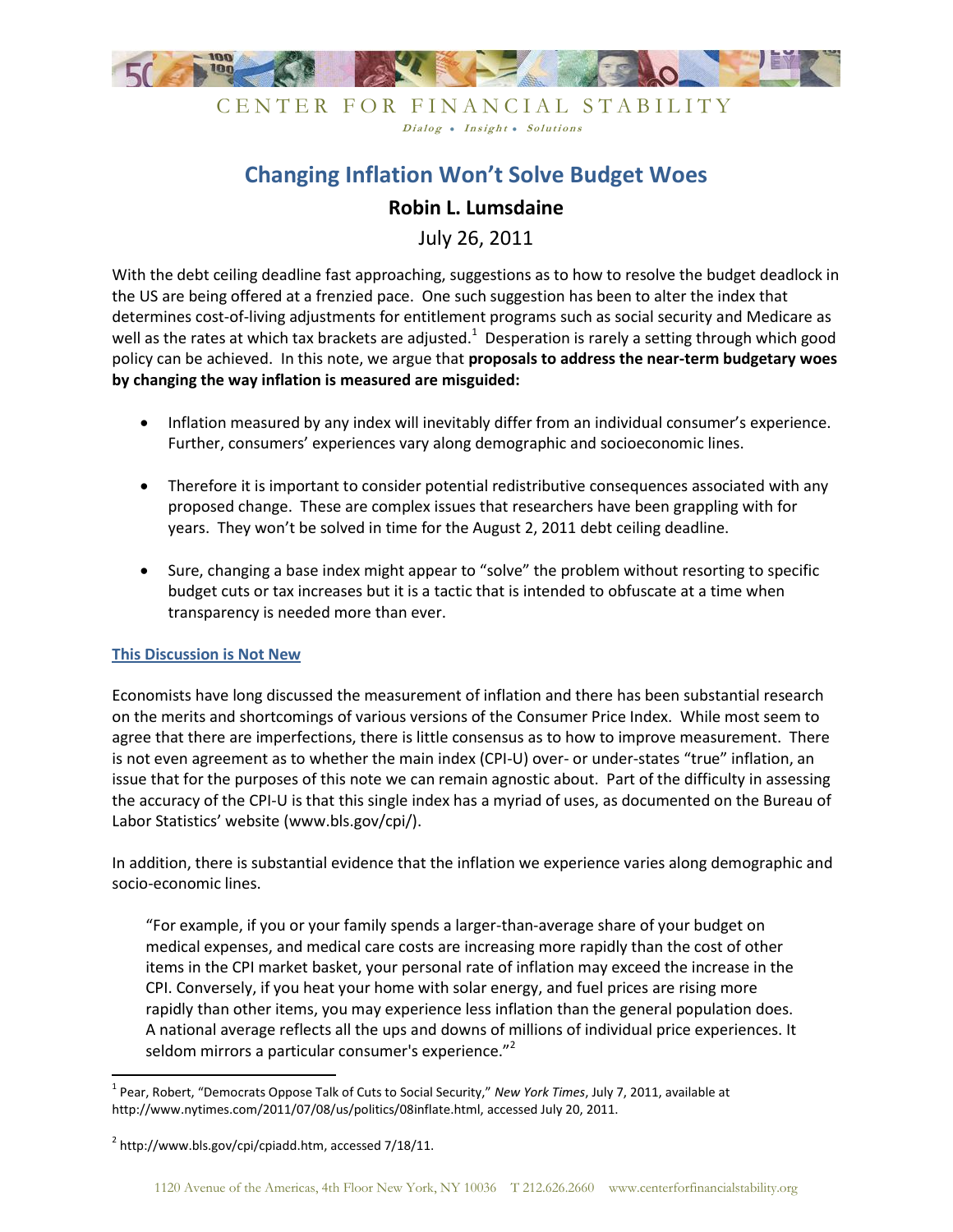

```
CENTER FOR FINANCIAL STABILITY
   Dialog . Insight . Solutions
```
Figure 1 illustrates this point using data from the Consumer Expenditure Survey (CES). During the period 1999 to 2009, overall expenses rose an average of 2.6% annually, while expenditures on housing and healthcare rose 3.1% and 4.3%, respectively (left three bars in the graph, above "all"). Clearly if you require more medical care than the average American, you experienced higher inflation. Yet the figure also demonstrates that the increase in expenditures varied by age group; the average annual rise in health care expenditures was less than 2% for those under age 25. In addition, over the same time period, the CPI-U rose an average of 2.3% annually. While there are also known imperfections with the CES measurement, a simple analysis such as this shows how easily one can argue that CPI-U either overstates inflation (for 45-54 year-olds) or understates it (for the rest of the population).





Source: author's calculations using Consumer Expenditure Survey 1999 and 2009 data, obtained from http://www.bls.gov/cex/data.htm

## **Yet There is Renewed Discussion**

 $\overline{\phantom{a}}$ 

A number of stories have surfaced over the past few weeks suggesting a switch to a chain-weighted index to measure inflation. The distinction between chain-weighting and the current measure is explained in great detail on the BLS website<sup>3</sup> but roughly speaking the former takes into account substitution changes in consumption patterns while the latter does not (e.g., if clothing prices increase, one might opt to purchase fewer clothes than before, or to make part of one's wardrobe, so that annual expenses on clothing remain unchanged). Which would be "better" is a debate worth having – and has been going on since long before the BLS introduced its chain-weighted CPI-U (C-CPI-U) in 1999. $4$  To be certain, as with the current measure, it "seldom mirrors a particular consumer's experience". The extent to which it accurately represents one's own personal inflation depends on an individual's ability (and desire) to make the substitutions reflected in the chain-weighting.

 $^3$  http://www.bls.gov/cpi/superlink.htm. The BLS' Price and Index Number Research Group also has published extensively on aspects of CPI measurement (http://www.bls.gov/pir/journal.htm).

<sup>&</sup>lt;sup>4</sup> See The Boskin Commission Report, December 1996, available at http://www.ssa.gov/history/reports/boskinrpt.html (accessed 7/21/2011). For an excellent summary of the debate, see Johnson, David S., Stephen B. Reed, and Kenneth J. Stewart, "Price Measurement in the United States: A Decade After the Boskin Report," *Monthly Labor Review* (May 2006) and references therein, available online at http://www.bls.gov/opub/mlr/2006/05/art2abs.htm, accessed 7/21/2011.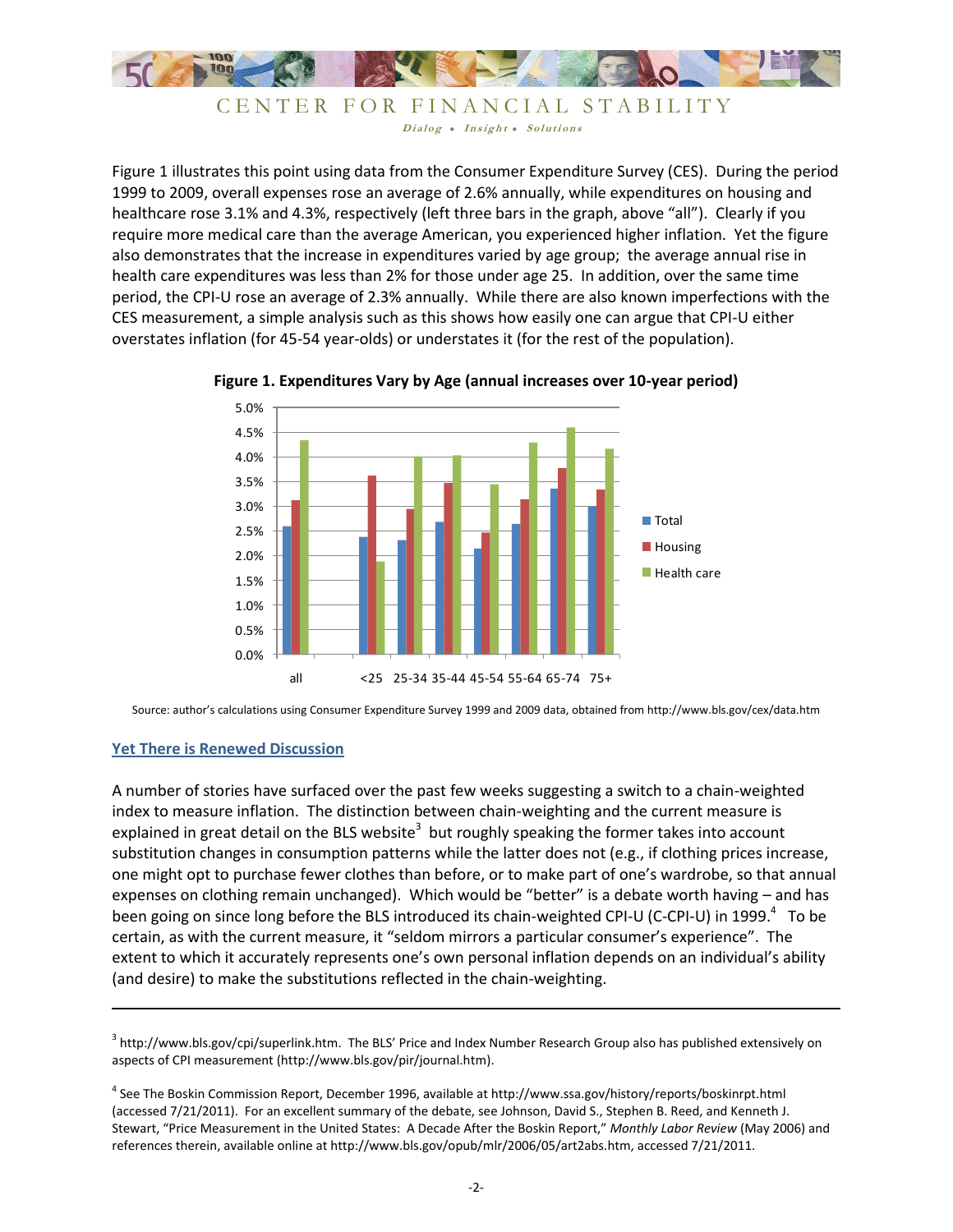

Dialog . Insight . Solutions

This topic has found renewed energy in part because it was included in the National Commission on Fiscal Responsibility and Reform (aka Bowles-Simpson) Report. <sup>5</sup> The proposal to switch to C-CPI-U is included in two paragraphs:

"RECOMMENDATION 5.7: ADOPT IMPROVED MEASURE OF CPI. Use the chained CPI, a more accurate measure of inflation, to calculate the Cost of Living Adjustment for Social Security beneficiaries.

RECOMMENDATION 6.1: SWITCH TO A MORE ACCURATE MEASURE OF INFLATION FOR INDEXED PROVISIONS. Rely on chained CPI to index all CPI-linked provisions across government.

The Commission recommends adopting the "chain-weighted" Consumer Price Index for Urban Consumers (C-CPI-U) for all federal programs and tax provisions that currently rely on the CPI-U and CPI-W. The C-CPI-U is an alternative measure developed by the Bureau of Labor and Statistics that uses a technical improvement to more appropriately adjust for upper level substitution bias – one factor in how consumers change purchase decisions as relative market prices change. For example, when one product in the market basket (apples) becomes more expensive, consumers will forego purchasing that item in favor of a cheaper alternative (oranges)."

Within two months of the report's release, it was apparent that there was little agreement among committee members as to the recommendations, as seen by their individual statements (http://www.fiscalcommission.gov/news/member-statements-final-commission-report), although few addressed the question of chain-weighting directly.

As noted above, debates about the measurement of inflation are not in themselves bad. But in the current context, the proposal to switch to chain-weighting seems to be less about substance and more about saving nominal dollars – since altering the index so that it grows more slowly would reduce indexdependent outlays in a way that would suggest deficit reduction – even at the risk of a welfare decline in real terms. In principle, deflation could achieve the same thing, although much less palatably. Since by law the social security cost-of-living adjustment cannot be negative even if the underlying index declines, a deflationary episode is the one time that benefits increase in real terms, arguably making seniors better off. <sup>6</sup> Yet when social security beneficiaries were threatened with no cost-of-living adjustment (as a result of a decline in the CPI-W, the index used to determine such adjustments), many called for it anyway, expecting the positive nominal increase to which they had become accustomed and failing to recognize that application of a cost-of-living adjustment actually would have reduced their benefits.

In the report itself, there appears to be little analysis as to who exactly the proposed change to chainweighting would affect. While a full accounting is beyond the scope of this note, some indication can be gleaned from the BLS website itself (http://www.bls.gov/cpi/cpiovrvw.htm, last updated in 2001):<sup>7</sup>

 $\overline{\phantom{a}}$ 

<sup>5</sup> http://www.fiscalcommission.gov/news/moment-truth-report-national-commission-fiscal-responsibility-and-reform

 $<sup>6</sup>$  Assuming the underlying index is an accurate measure of inflation for this population.</sup>

 $^7$  Updated numbers corresponding to those in this paragraph are as follows (source): more than 54 million social security beneficiaries (www.ssa.gov), 2.2 million military retirees/survivors (actuary.defense.gov/statbook10.pdf), 2.3 million Federal Civil Service retirees and survivors (www.narfe.org/departments/guest/articles.cfm?ID=2129), and 41m food stamp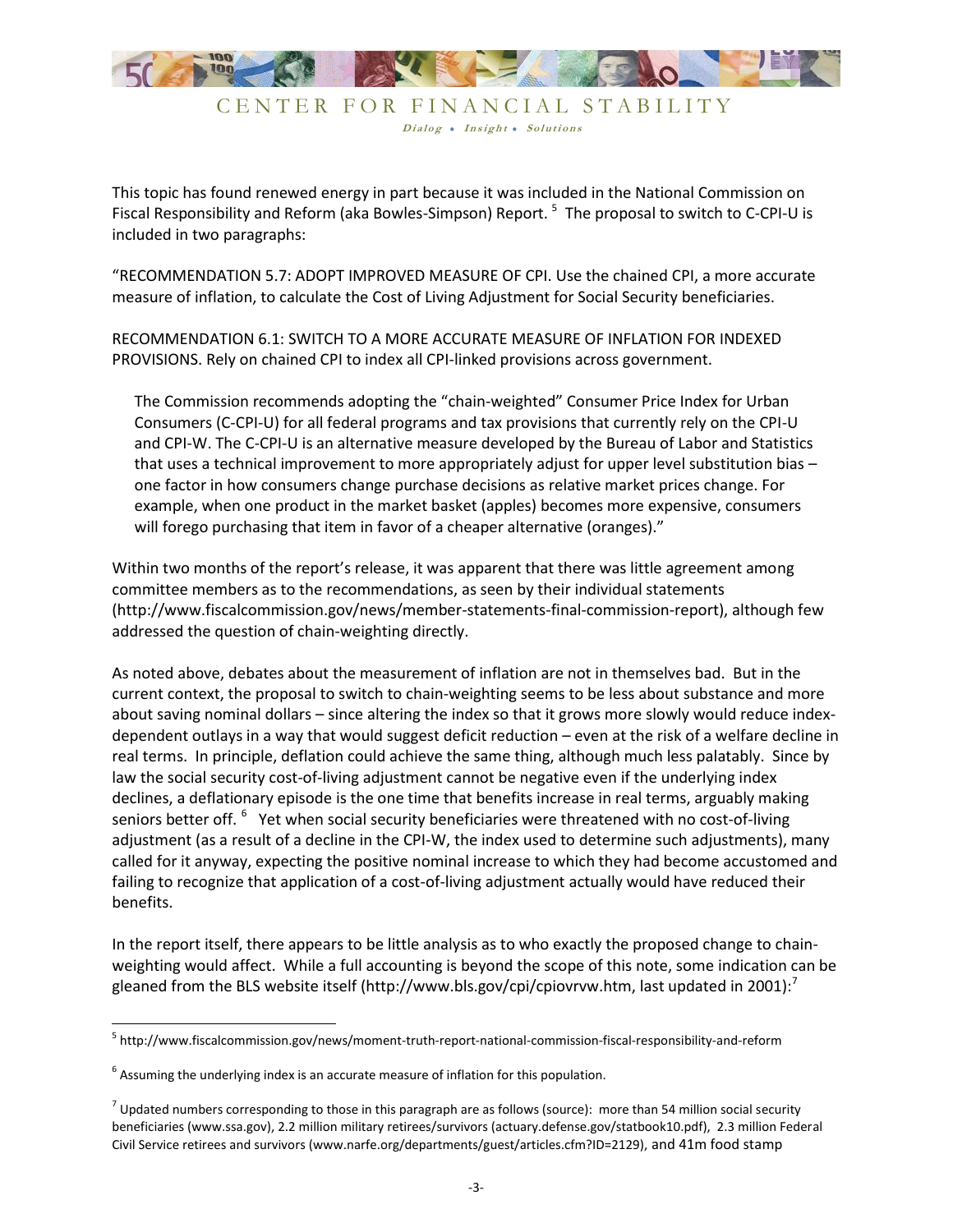

## CENTER FOR FINANCIAL STABILITY Dialog • Insight • Solutions

"The index affects the income of almost 80 million people as a result of statutory action: 47.8 million Social Security beneficiaries, about 4.1 million military and Federal Civil Service retirees and survivors, and about 22.4 million food stamp recipients. Changes in the CPI also affect the cost of lunches for the 26.7 million children who eat lunch at school. Some private firms and individuals use the CPI to keep rents, royalties, alimony payments and child support payments in line with changing prices. Since 1985, the CPI has been used to adjust the Federal income tax structure to prevent inflation-induced increases in taxes."

Proponents of chain-weighting-as-a-means-of-deficit-reduction argue that the chain-weighted index has historically been lower than the current CPI-U. "Historically" in this context means since 1999, the year the BLS began computing the alternative index. If this assertion (that the C-CPI-U would grow more slowly than the currently-used indices) is true, the implication of the above description is that more than 100 million individuals could be worse off as a result of their benefits growing more slowly. From a budgetary perspective, a move to the C-CPI-U could also slow the growth of income tax brackets, leading to more revenues in IRS' coffers, although any increase could be more than offset by the dampening effect of resultant inflation-induced increases in taxes (as suggested by the above quote). **The net budgetary effect of a change to chain-weighting is far from clear and could very well unwind some of the progressivity built into both our social welfare programs and further derail stimulus attempts.**

In addition, the argument that chain-weighting is "more accurate" and therefore should be used for cost-of-living increases begs the question of why the BLS hasn't already shifted to this measure. The BLS website notes that, "BLS has for some time used a cost-of-living framework in making practical decisions about questions that arise in constructing the CPI." <sup>8</sup> In fact, they have not taken a stand on the relative accuracy of chain-weighting versus their current methodology. Answering a resounding "No" to the question "Has the BLS selected the methodological changes to the CPI over the last 30 years with the intent of lowering the reported rate of inflation", the BLS emphasizes that historically "The improvements chosen by the BLS…were, in fact, the result of analysis and recommendations made over a period of decades, and those changes are consistent with international standards for statistics."<sup>9</sup> **The proposal to shift to chain-weighting to alleviate budget woes is at odds with BLS standards of operation.**

#### **Appearance or Accuracy?**

 $\overline{\phantom{a}}$ 

There's precedent for redefining one's inflation index for the sake of appearance; the UK in 2003 changed the index it used for the purposes of its inflation-targeting (from its Retail Price Index – RPIX – to the Harmonized Consumer Price Index, now known as CPI), noting that the new index was more in line with the rest of Europe. The new index also involved a methodological change; by using a geometric average rather than the arithmetic average of the RPIX, the new index likely would be

 $^8$  http://www.bls.gov/cpi/cpifaq.htm#Question\_4, accessed 7/21/2011.

 $^9$  FAQ response to question "Has the BLS selected the methodological changes to the CPI over the last 30 years with the intent of lowering the reported rate of inflation?", http://www.bls.gov/cpi/cpiqa.htm#Question\_5, accessed 7/21/11.

recipients (www.bloomberg.com/news/2010-10-05/food-stamp-recipients-at-record-41-8-million-americans-in-july-u-ssays.html)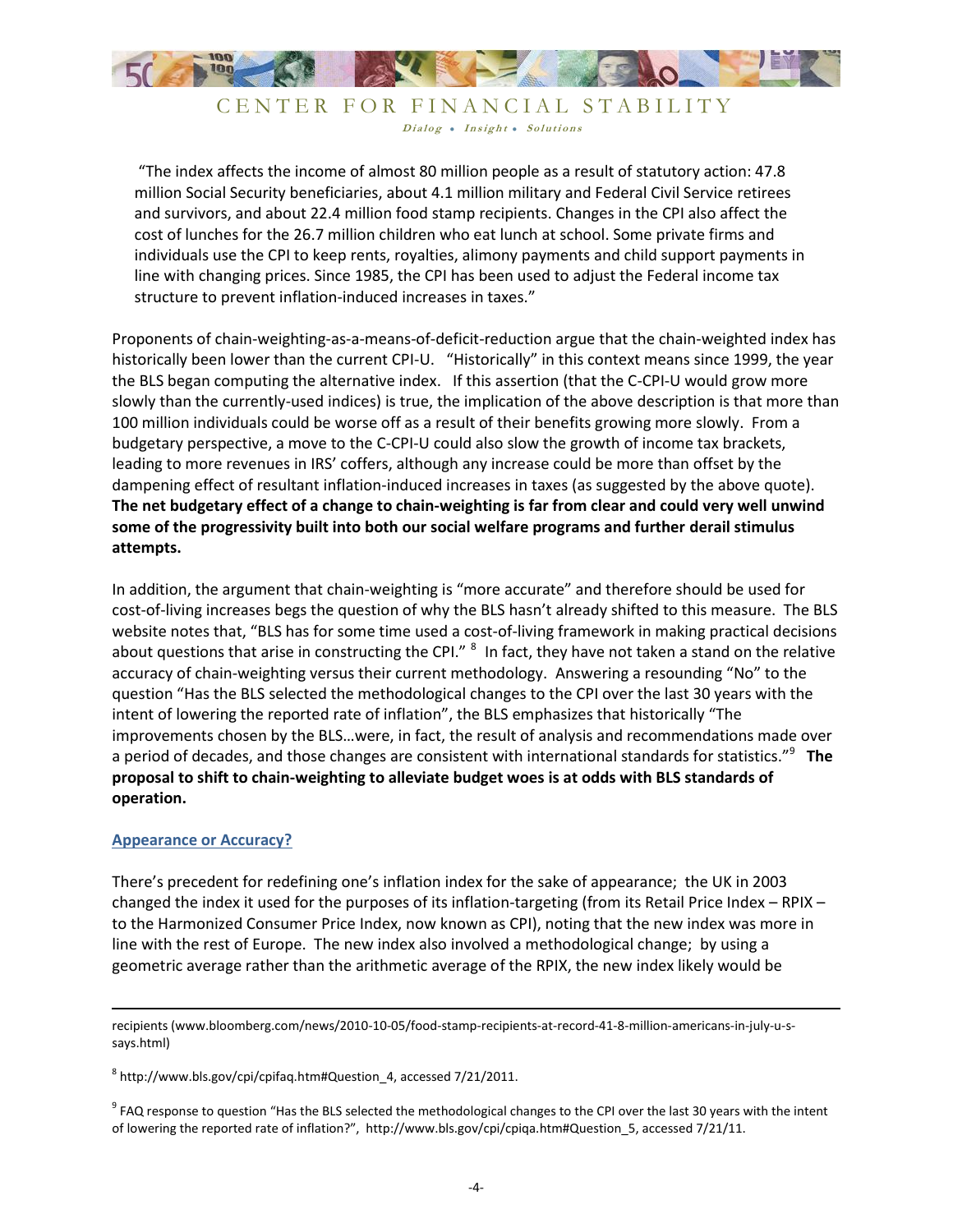

CENTER FOR FINANCIAL STABILITY Dialog . Insight . Solutions

lower.<sup>10</sup> This has been the case in all years except 2009, when the CPI average was 20bps below the RPIX. In addition, in almost three-quarters of the months where the indexes have increased MoM, the RPIX has increased by more. But it also seems that which index is higher depends in part on whether it is increasing or decreasing. In the 12 years since 1999, there have been 31 months where MoM RPIX has been negative; in more than half of these months, CPI MoM was more negative. This calls into question whether the shift to a lower index would be as beneficial in a deflationary environment, as the lower index could magnify MoM declines.

At the time the UK's inflation-target was changed, there were assertions that benefits, pensions, and inflation-linked bonds would still be calculated based on their current indices. In 2010, however, the annual RPIX exceeded CPI by 150bps, and in April of this year, the UK extended its use of the CPI to index benefits, tax credits and public service pensions. The RPI continues to be used to index UK inflation-linked bonds. At the current time, the US discussion has similarly centered on cost-of-living adjustments to benefits and taxes only, without reference to a change in the index underlying its inflation-linked debt. But it could be a slippery slope – as the UK experience illustrates, one can never guarantee that a shift to a new index for one purpose won't lead to its use in other contexts.

## **The US Experience**

 $\overline{\phantom{a}}$ 

Cumulatively over the past 11 years (from 2000-2010), CPI-U has increased 26.6% while its chainweighted counterpart has increased 23.2%, a difference of 0.25% per annum. Similar differences between current and chain-weighted analogues have been observed for core (i.e., ex-food and energy) inflation (0.28% per annum). Yet over the same time period the growth of the current housing and medical care components were closer to their chain-weighted counterpart (growing at 0.19% and 0.13% per annum, respectively). While these differences could result in savings in Old-Age and Survivors Insurance (OASI) expenditures, the social security COLA also limits the extent to which Medicare Part B premiums are allowed to increase. Hence some of the savings from social security expenditures could be offset by ballooning health care expenditures.

Figure 2 compares the MoM and YoY fluctuations of the chain-weighted C-CPI-U index and the current CPI-U index. While generally speaking the chain-weighted index does appear to produce lower numbers than the current index, it is not always the case. Over the eleven years that the chain-weighted CPI has been computed it has always been lower than the current index, even in 2009 when the first deflationary year since 1954 would have been magnified had the chain-weighted index been in use (C-CPI-U declined -0.47% as compared with the -0.36% decline of the current index). Yet a comparison of MoM fluctuations reveals that CPI-U has been above the corresponding chain-weighted index only in about two-thirds of the months; the other times it has been lower. The same holds true when comparing analogous core (ex- food and energy) measures, housing components, and medical care components. And as with the UK indices, during most of the comparison period, CPI-U fluctuations have been positive (75% of the MoM fluctuations, 10 of 11 annual fluctuations). Limited evidence suggests

<sup>&</sup>lt;sup>10</sup> Office of National Statistics (2010). *Consumer Price Indices: A Brief Guide.* Accessed 7/14/11. Available at www.statistics.gov.uk/downloads/theme\_economy/CPI-briefguide.pdf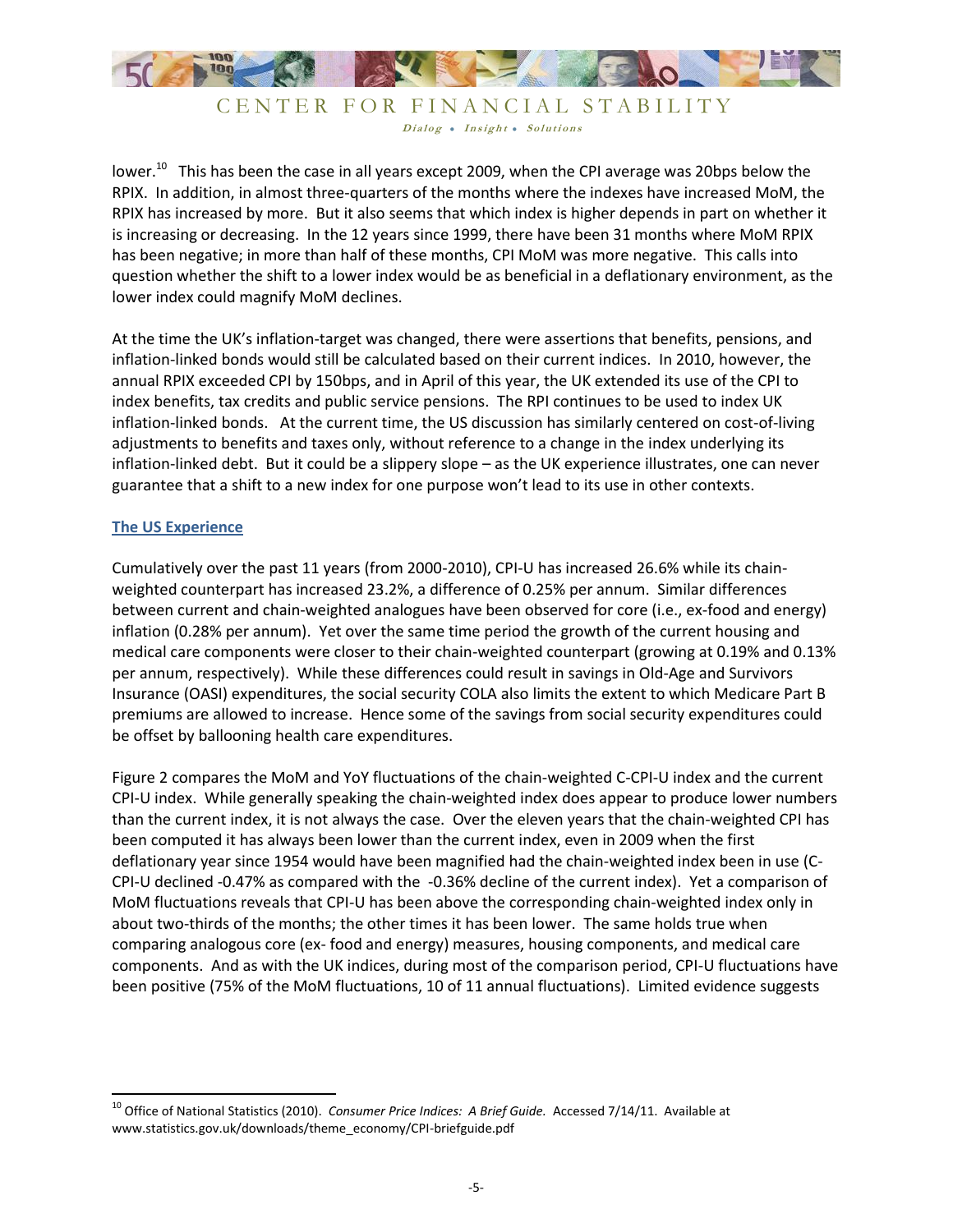

that a switch to a more slowly-growing index may make deflationary periods appear more pronounced.<sup>11</sup>



## **Figure 2. Comparison of Chain-weighted and Current CPI, MoM (left) and YoY (right) fluctuations**

Source: author's calculations using Bureau of Labor Statistics data, obtained from http://www.bls.gov/

## **Need to Consider Policy Responses**

l

In addition to considering the budgetary impact of a change in the inflation index, it is also important to consider whether such a change could affect policy reaction functions and market participants' perceptions, should the chain-weighted index prove to be a "preferred" measure of inflation.

In the current environment where the Fed has held the Fed funds target at the 0-25bps range for a prolonged period, it's hard to remember back to 2003 when the Fed similarly had been on hold after a prolonged easing phase. Markets were jittery, and with signs that inflation was picking up, many accused the Fed of being "behind the curve". Even today, critics suggest that the Fed waited too long to begin the inevitable tightening cycle in order to keep inflation in check. But what if the signs that inflation was picking up had been even more muted? Would the Fed have waited even longer?

The Fed has long argued that CPI-U ("headline" inflation) is too volatile and that it often looks toward CPI ex food and energy ("core") to inform its rate decisions. During the 2003-4 period that the Fed was on hold at the bottom of its easing cycle and the 2006-7 period when the Fed had stopped tightening, both current headline and core YoY were well above their chain-weighted counterparts. And since the chain-weighted indices were already being published, arguably these measures could have informed the Fed's deliberations anyway. Indeed, when the Bank of England changed from RPI-X to UK-CPI, it lowered its target to adjust for the shift to the slower-growing index, so there's evidence that central banks aren't fooled so easily by such redefinitions. Yet the Bank of England only lowered its target by 50bps while in subsequent years the difference between the old and new indices has turned out to be 84bps. **In hindsight, this discrepancy means that the switch to a lower index has actually increased**  the Bank's tolerance for inflation.<sup>12</sup>

 $11$  The proportion of negative MoM fluctuations where the chain-weighted C-CPI-U is larger in magnitude (i.e., lower than CPI-U and hence more negative) is greater than the proportion of positive MoM fluctuations where the chain-weighted index is lower than the current index.

 $12$  In addition, the difference has exceeded 50bps in 9 of the past eleven years.